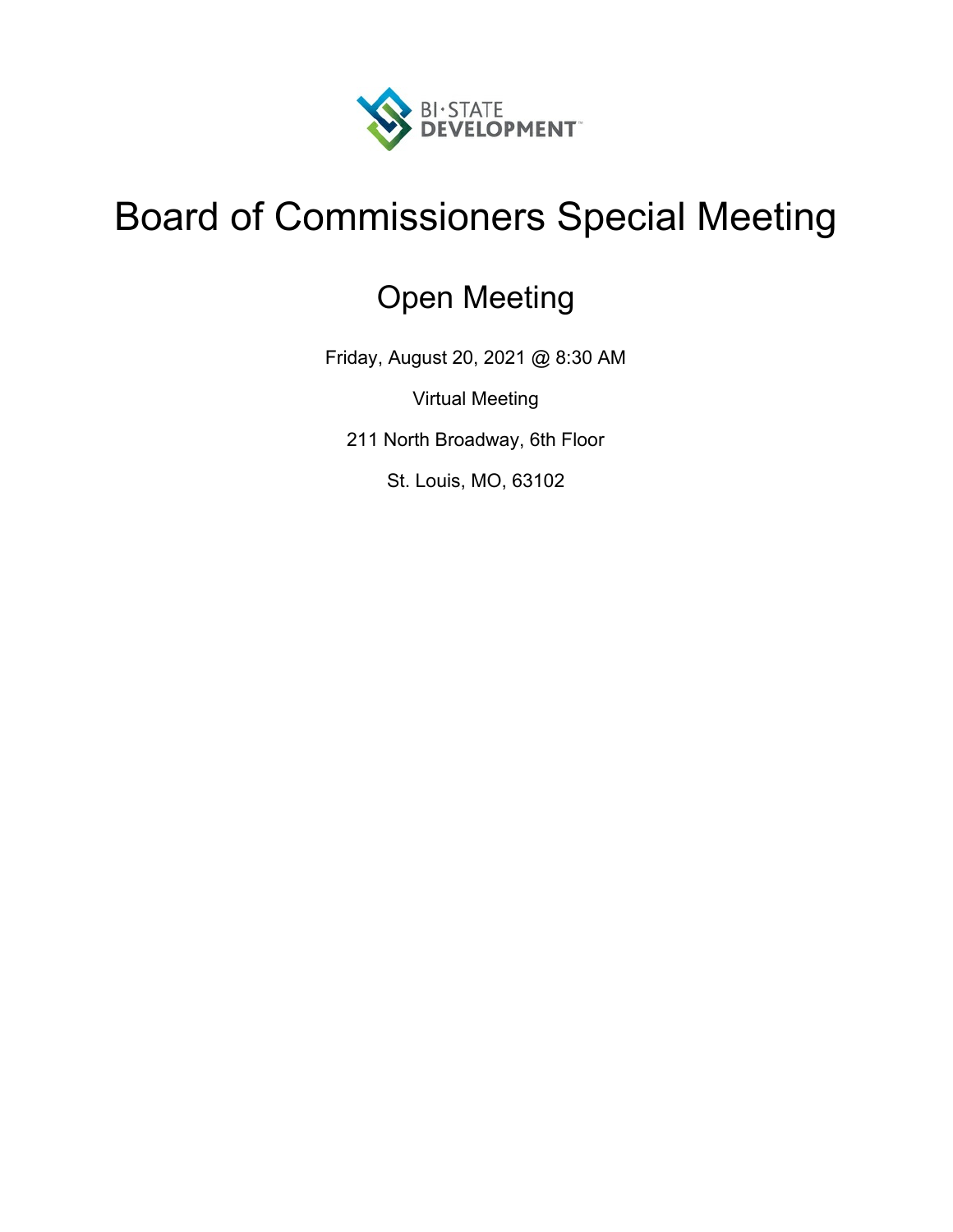

## Board of Commissioners Special Meeting -- August 20, 2021

## Notice of Meeting and Agenda

| 1. Call to Order                                                                 |                                                            | Approval | Vice Chair<br>Zimmerman |
|----------------------------------------------------------------------------------|------------------------------------------------------------|----------|-------------------------|
| 2. Roll Call                                                                     |                                                            | Quorum   | M. Bennett              |
| 3. Revision to Board Policy, Section 70.020 - Compensation<br>(Resolution #1150) |                                                            | Approval | T. Roach                |
|                                                                                  | A. Briefing Paper - 3                                      |          |                         |
|                                                                                  | B. Section 70.020 - original.docx - 5                      |          |                         |
|                                                                                  | C. Board Policy Section 70.020 revised - redlined copy - 6 |          |                         |
|                                                                                  | D. Board Policy Section 70.020 revised - clean copy - 7    |          |                         |
|                                                                                  | $E.$ Resolution $\#1150 - 8$                               |          |                         |
|                                                                                  | 4. Adjournment                                             | Approval | Vice Chair<br>Zimmerman |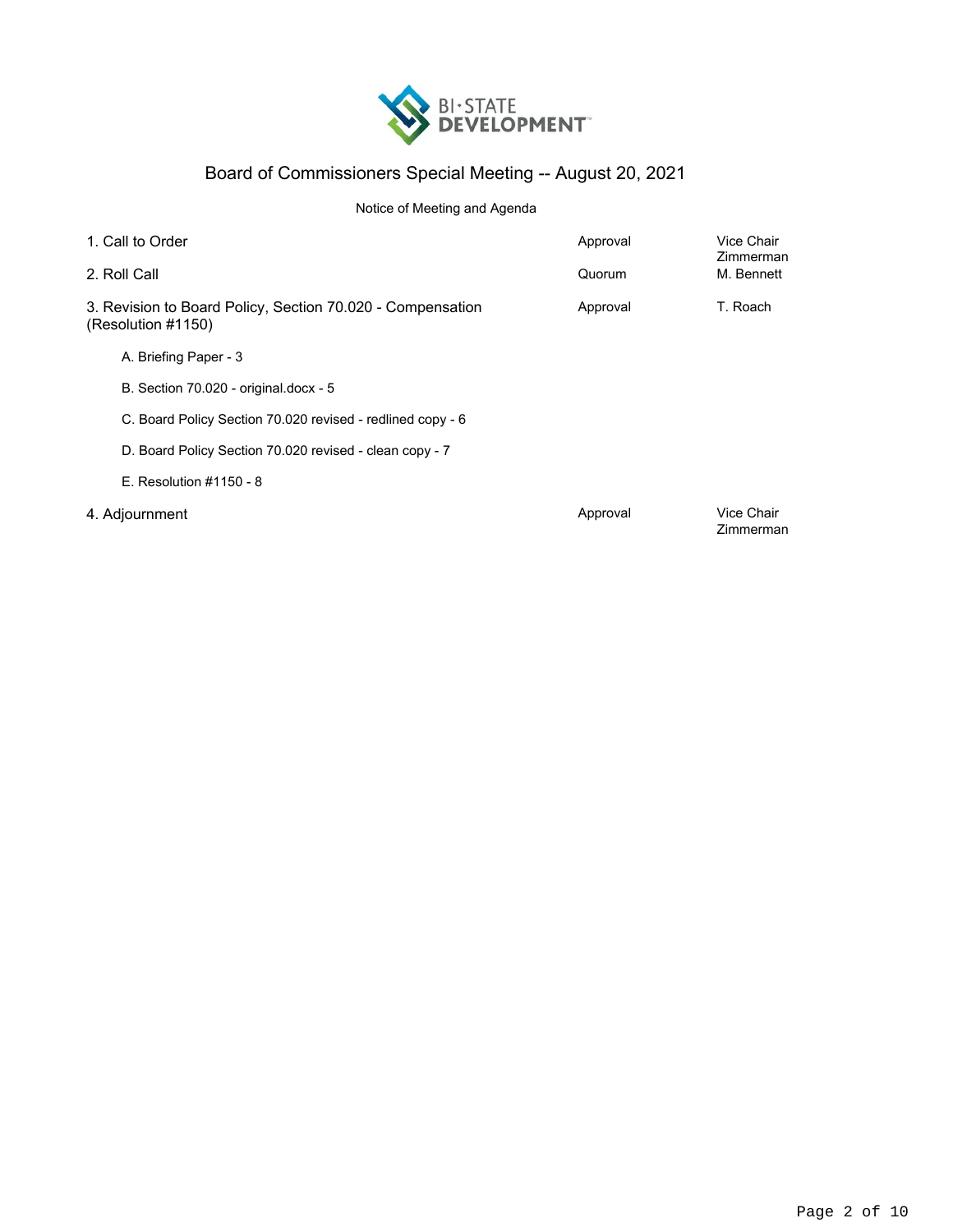| From:                         | Taulby Roach, President and Chief Executive Officer                      |
|-------------------------------|--------------------------------------------------------------------------|
| Subject:                      | <b>Amendment to Board Policy, Section 70.020 – Compensation</b>          |
| <b>Disposition:</b> Approval: |                                                                          |
|                               | <b>Presentation:</b> Taulby Roach, President and Chief Executive Officer |

## **Obj ective:**

To present to the Board of Commissioners for approval, the proposed amendment to the current Board Policy, Section 70.020 - Compensation.

## **Background:** Board Policy Section 70.020 (B) – Additional Compensation

Bi-State Development (BSD), particularly Metro Transit, has been experiencing significant workforce shortages, especially in front-line essential roles including Call-A-Ride, MetroBus and MetroLink Operators, electricians, and mechanics. This workforce shortage is now impacting BSD's ability to provide service. In order to meet these workforce shortage challenges BSD needs the ability to implement swift and effective solutions with measures to attract and retain team members, including compensation incentives. The current Board Policy does not allow management to respond in an immediate, flexible and efficient manner. By amending the Board Policy to allow the President & CEO to inform the Board before implementation rather than seeking Board approval for each measure would enhance and improve BSD's ability to meet workforce challenges now and in the future.

## **Analysis:**

We are proposing the following revisions to Board Policy, Section 70.020 – Compensation, to improve Agency administrative flexibility and operational efficiencies.

Paragraph A. Policy. - Update for current department name and staff title.

Paragraph B. Additional Compensation. – Change to allow the President & CEO to inform the Board of Commissioners before the implementation of any additional compensation.

## **PreviousAction:**

This item has not been presented to any Committee, however, due to the necessity of the proposed Board Policy revisions, the President and CEO has placed this item on the Agenda for the Board of Commissioners' Special Meeting on August 20, 2021.

## **Board Action Requested:**

Management recommends that the Board of Commissioners approve amending Board Policy Section 70.020 – Compensation, with the recommended changes, and waive tabling of the amendment, pursuant to Board Policies, Article VI (D), to revise Board Policy Section 70.020 – Compensation, so that it is effective upon Board approval.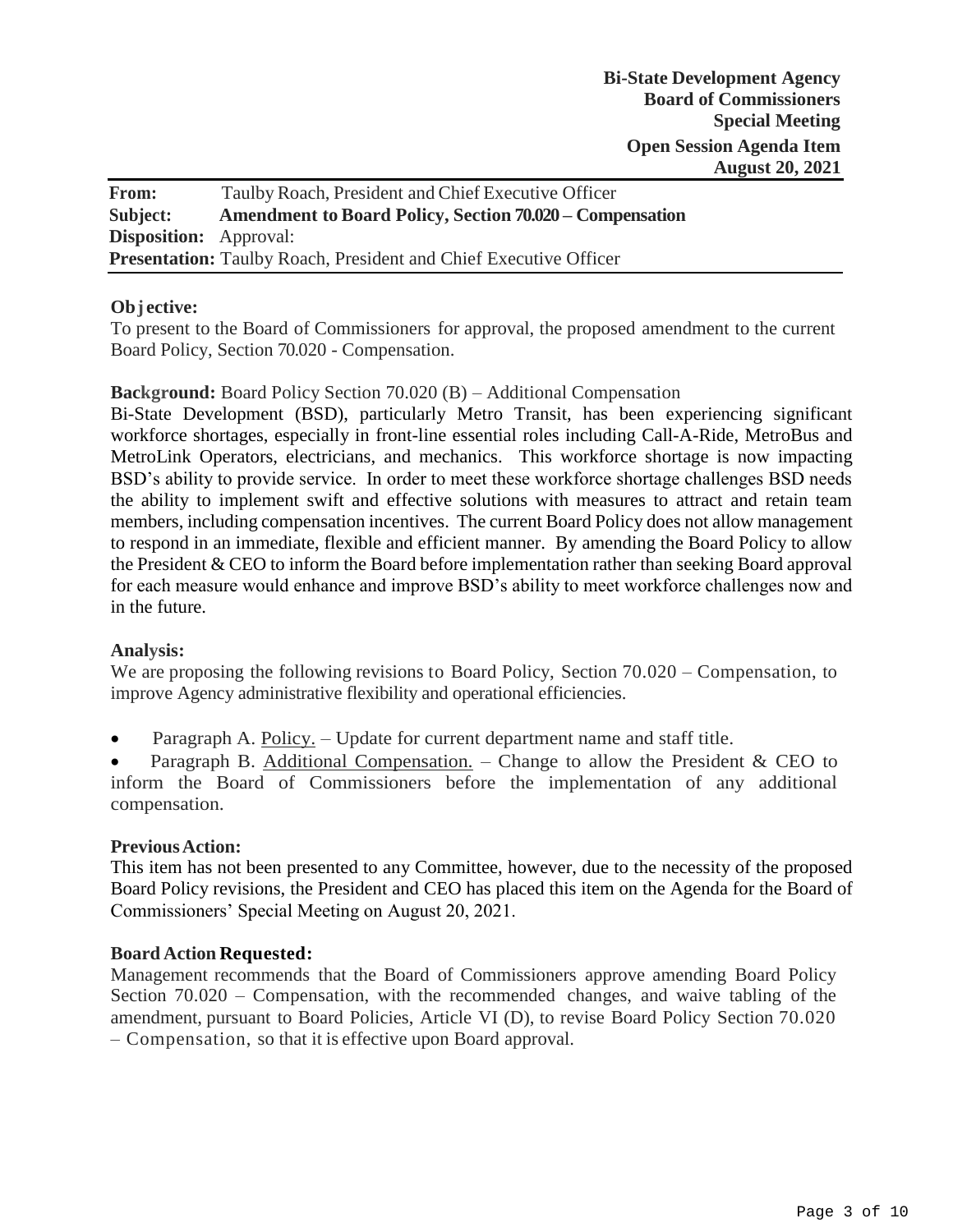Bi-State Development Agency Board of Commissioners Special Meeting Open Session Agenda Item Amendment to Board Policy, Section 70.020 – Compensation Page 2

## **Funding Source:**

Not Applicable.

## **Attachments:**

Attachment A – Current Board Policy Section 70.020 - Compensation Attachment B – Revised (redlined) Board Policy Section 70.020 - Compensation Attachment C – Revised (clean) Board Policy Section 70.020 - Compensation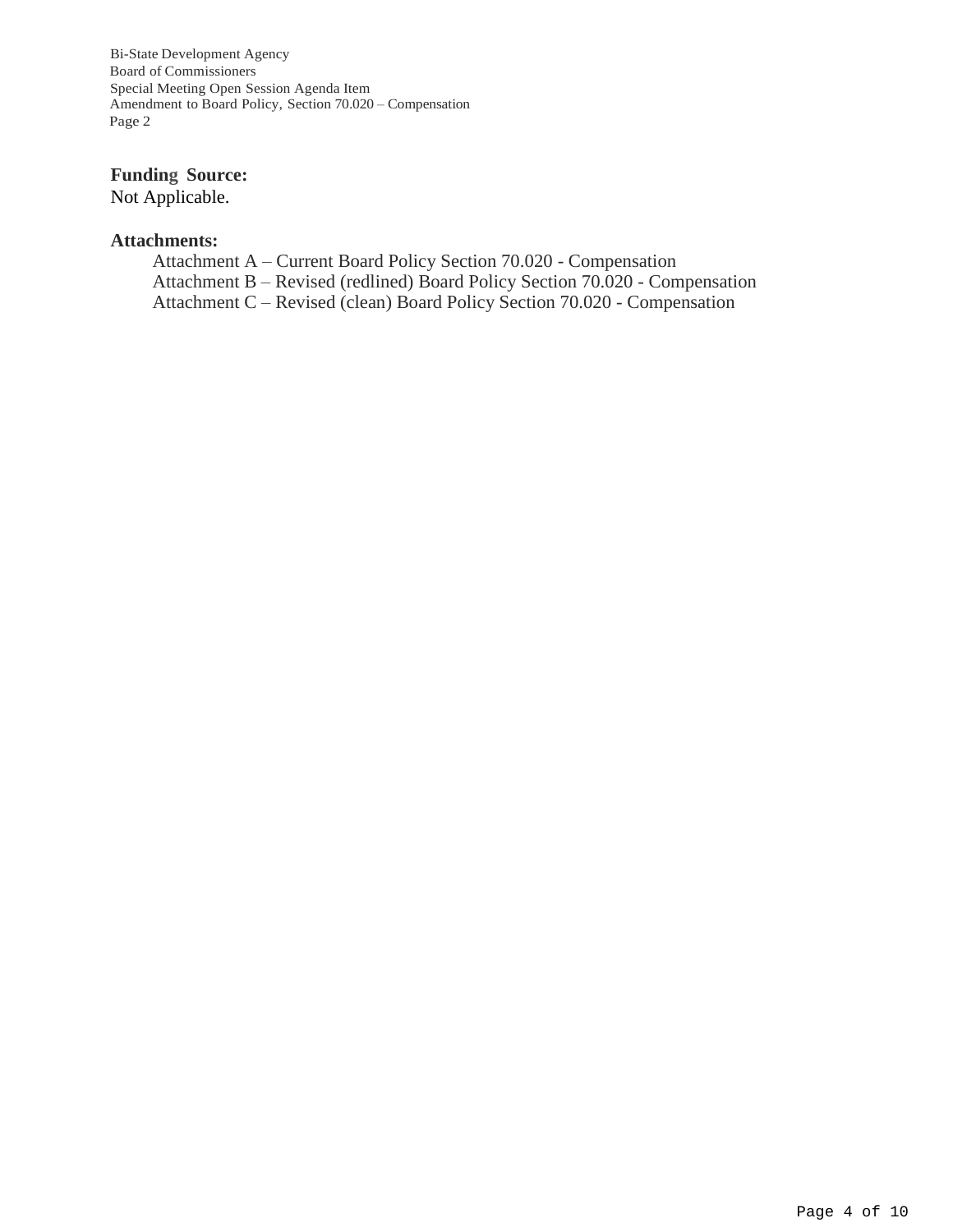## **Section 70.020 Compensation** *(Amended 9/26/08 and 11/21/08)*

A. Policy. (Revised 9/26/08) It is the policy of the Agency to maintain a compensation package, including both salary and benefits, to attract and retain outstanding employees. As a matter of routine, on an annual basis, the Human Resource Department will monitor, review and make recommendations concerning the Agency's compensation package. At least once every three years, the Human Resource Department will conduct a formal study, utilizing professional services as required, and prepare recommendations for Board approval. The recommended compensation structure will be based upon industry and applicable labor market comparisons, as well as the Agency's financial condition. Management must use qualifications and performance as the basis for compensation decisions related to hiring, promotion, transfer, demotion, advancement within the range or other internal personnel movements. In addition, the Board establishes the contractual and compensation arrangements for the President & CEO, and Director of Internal Audit.

B. Additional Compensation*.(revised 9/26/08 and 11/21/08)* Any bonuses, stipends, severance payments that are above and beyond the standard practices set forth in Metro's Human Resources Policies & Procedures Layoff and Recall Policy, or incentive compensation for any employee shall be approved by the Board of Commissioners. The Board shall approve any such payment only upon an opinion of the General Counsel that such payment is authorized under the Agency's Compact and in accordance with applicable law.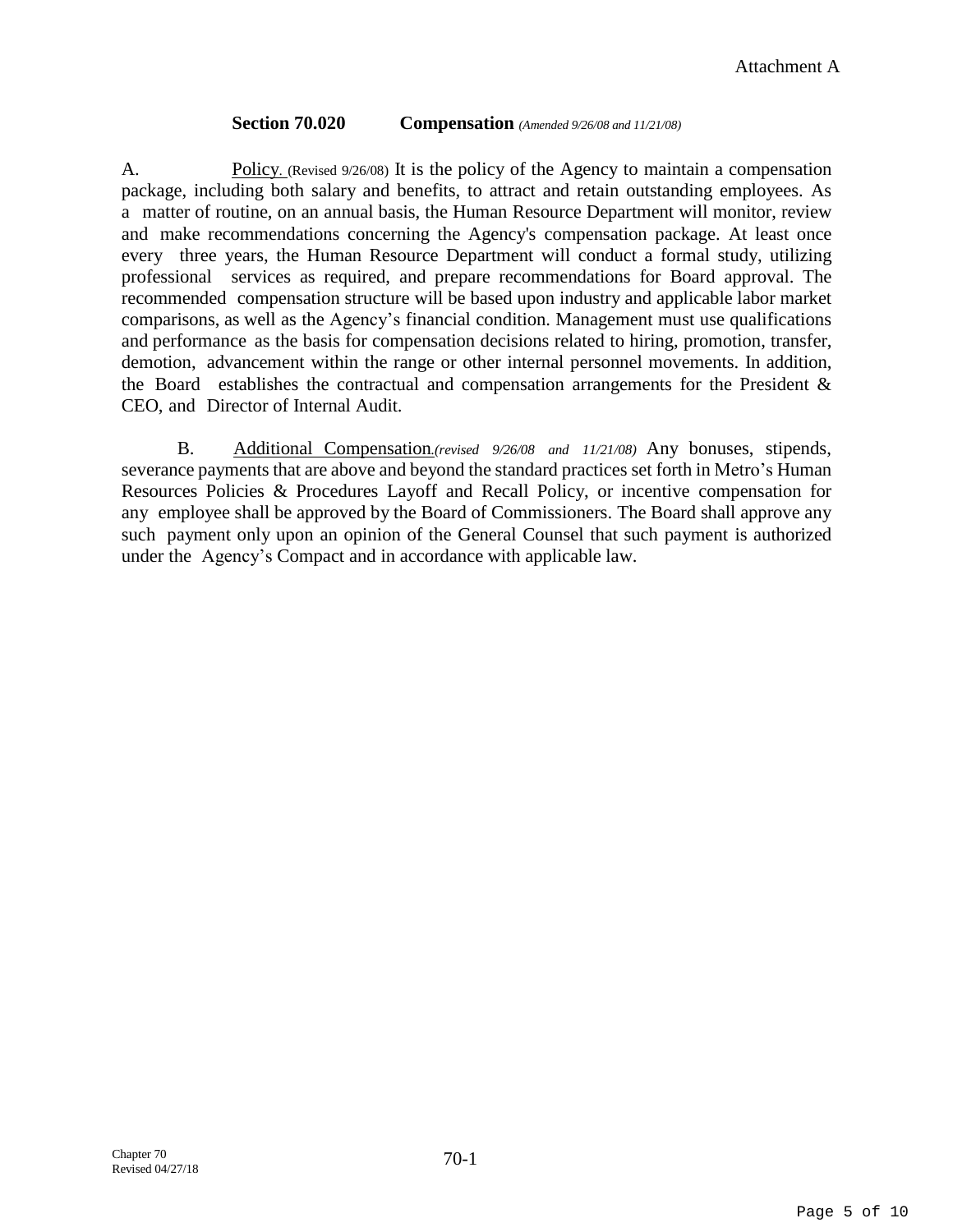## **Section 70.020 Compensation** *(Amended 9/26/08, and 11/21/08, and 8/20/21)*

A. Policy. (Revised 9/26/08) It is the policy of the Agency to maintain a compensation package, including both salary and benefits, to attract and retain outstanding employees. As a matter of routine, on an annual basis, the Talent Management Human Resource Department will monitor, review and make recommendations concerning the Agency's compensation package. At least once every three years, the Talent ManagementHuman Resource Department will conduct a formal study, utilizing professional services as required, and prepare recommendations for Board approval. The recommended compensation structure will be based upon industry and applicable labor market comparisons, as -well as the Agency's financial condition. Management must use qualifications and performance as the basis for compensation decisions related to hiring, promotion, transfer, demotion, advancement within the range or other internal personnel movements. In addition, the Board establishes the contractual and compensation arrangements for the President & CEO, and Chief Audit ExecutiveDirector of Internal Audit.

B. Additional Compensation*.(revised 9/26/08, and 11/21/08, and 8/20./21)* The President & CEO shall inform the Board of Commissioners before implementation of Aany bonuses, stipends, severance payments, or incentive compensation for any employee that are above and beyond the standard practices and policies of the Agency's Talent Management Department.set forth in Metro's Human Resources Policies & Procedures Layoff and Recall Policy, or incentive compensation for any employee shall be approved by the Board of Commissioners. The Board shall approve Aany such payment shall be made only upon an opinion of the General Counsel that such payment is authorized under the Agency's Compact and in accordance with applicable law.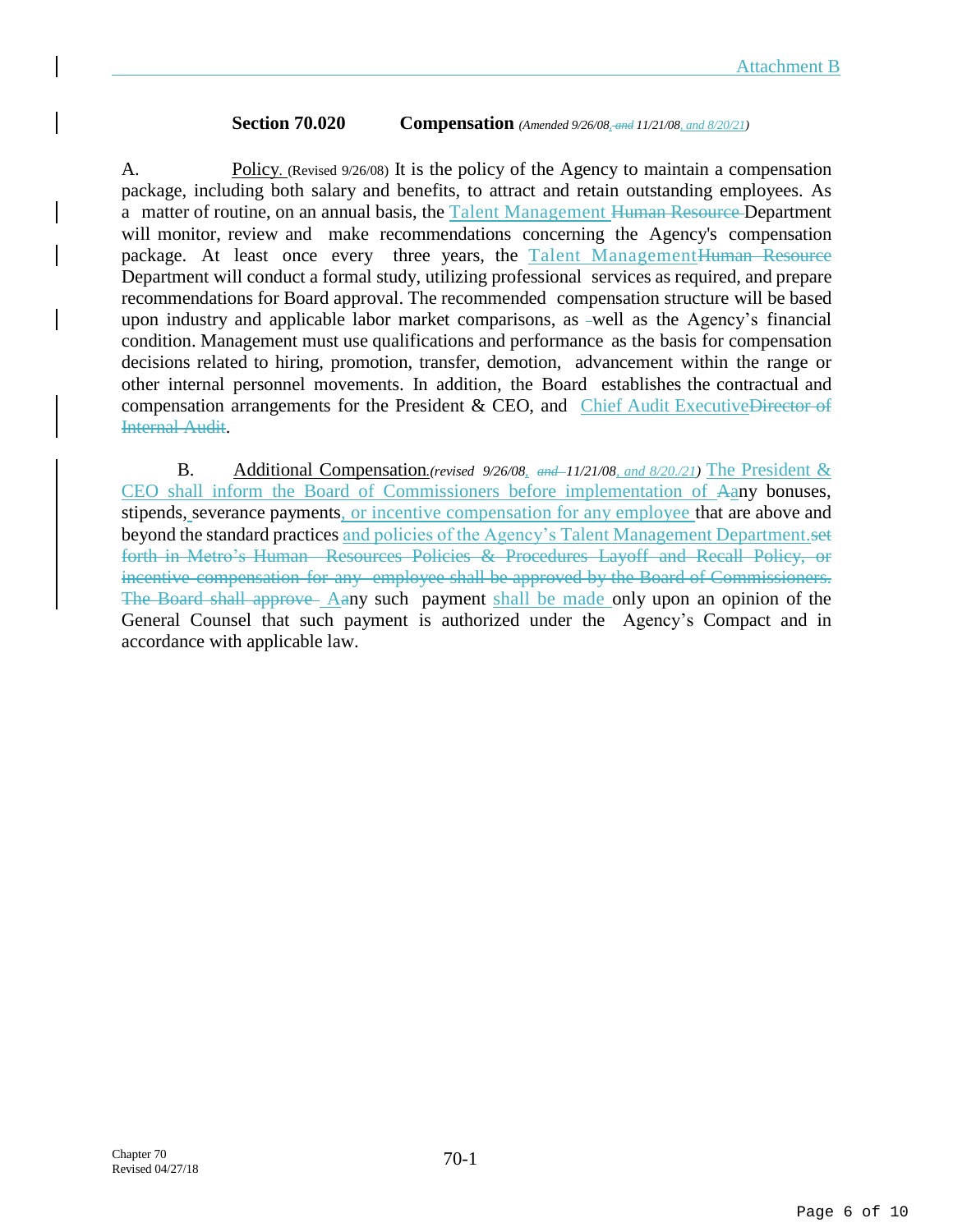## **Section 70.020 Compensation** *(Amended 9/26/08, 11/21/08, and 8/20/21)*

A. Policy. (Revised 9/26/08) It is the policy of the Agency to maintain a compensation package, including both salary and benefits, to attract and retain outstanding employees. As a matter of routine, on an annual basis, the Talent Management Department will monitor, review and make recommendations concerning the Agency's compensation package. At least once every three years, the Talent Management Department will conduct a formal study, utilizing professional services as required, and prepare recommendations for Board approval. The recommended compensation structure will be based upon industry and applicable labor market comparisons, as well as the Agency's financial condition. Management must use qualifications and performance as the basis for compensation decisions related to hiring, promotion, transfer, demotion, advancement within the range or other internal personnel movements. In addition, the Board establishes the contractual and compensation arrangements for the President & CEO, and Chief Audit Executive.

B. Additional Compensation*.(revised 9/26/08, 11/21/08, and 8/20./21)* The President & CEO shall inform the Board of Commissioners before implementation of any bonuses, stipends, severance payments, or incentive compensation for any employee that are above and beyond the standard practices and policies of the Agency's Talent Management Department. Any such payment shall be made only upon an opinion of the General Counsel that such payment is authorized under the Agency's Compact and in accordance with applicable law.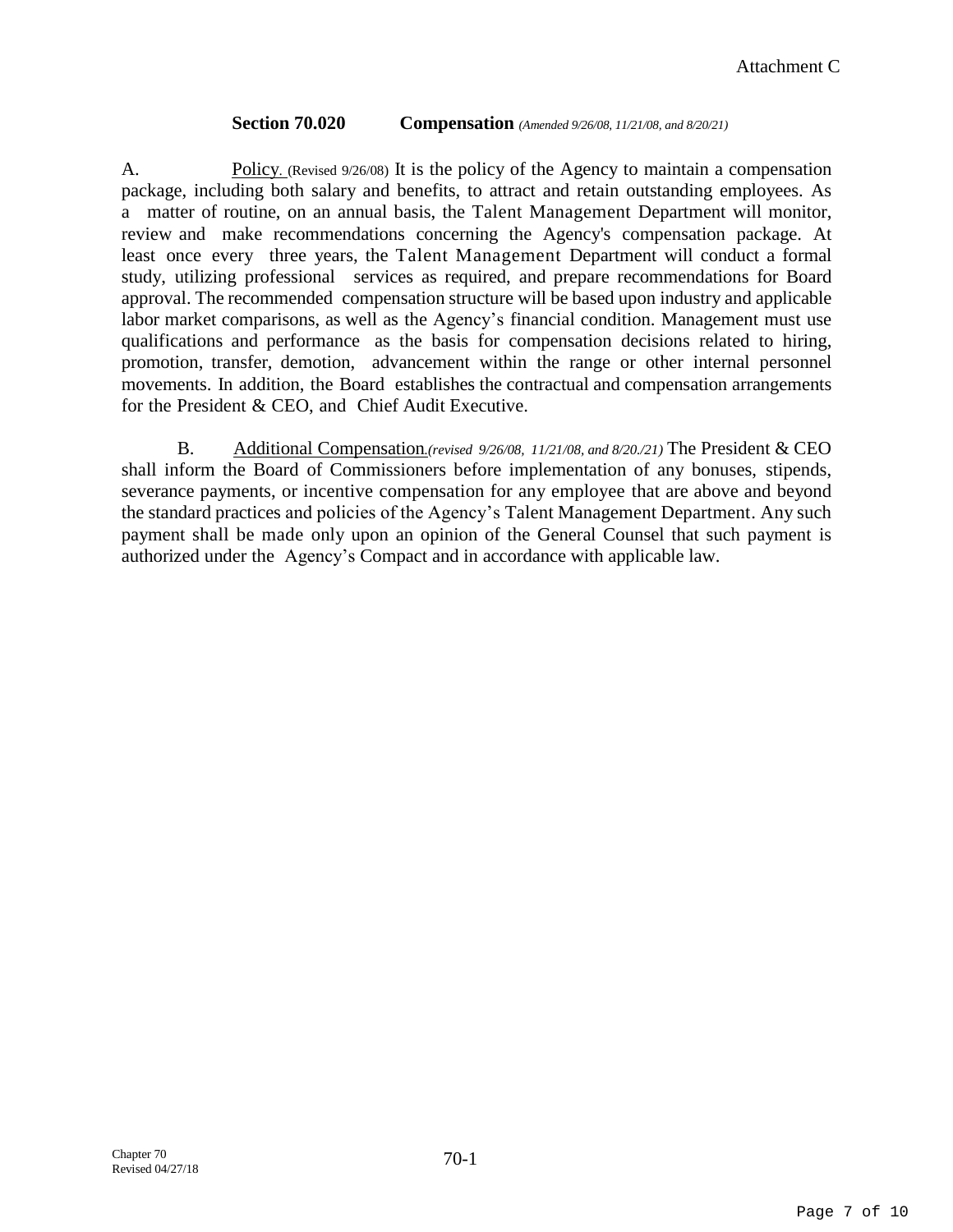### **A RESOLUTION OF THE BOARD OF COMMISSIONERS OF THE BI-STATE DEVELOPMENT AGENCY OF THE MISSOURI-ILLINOIS METROPOLITAN DISTRICT TO APPROVE REVISIONS TO BOARD POLICY, SECTION 70.020 - COMPENSATION**

#### **PREAMBLES:**

*Whereas,* the Bi-State Development Agency of the Missouri-Illinois Metropolitan District (the "Agency"/ "BSD") is a body corporate and politic, created by an interstate compact between the states of Missouri and Illinois, acting by and through its Board of Commissioners (the "Board"); and

*Whereas***,**the Agency is authorized by Mo. Rev. Stat. §§ 70.370 et seq. and 45 Ill. Comp. Stat. 100/1 et seq. jointly referred to herein as the "Compact"); to make suitable rules and regulations consistent with its mission and not inconsistent with the constitution or laws of either state, or any political subdivision thereof; and

*Whereas,* Article VI of the Bylaws -Board Policies of the Agency, provides that any action by the Board establishing policy, administrative, business, or otherwise, shall be known as "Board Policies" and that the Board may adopt, amend or repeal, in whole or in part, the Board Policies at any meeting of the Board, except that unless otherwise designated by the Chair, all Board Policies shall be tabled for a period of one month and shall become effective upon adoption by the Board; and

*Whereas,* in an effort to improve Agency administrative flexibility and operational efficiencies it has been recommended that certain changes be made to the Board Policy, Section 70.020 - Compensation, as follows:

- Paragraph A. Policy. Update for current department name and staff title,
- Paragraph B. Additional Compensation. Change to allow President & CEO to inform the Board of Commissioners before implementation of any additional compensation; and

*Whereas,* staff has recommended that these measures be implemented as soon as approved; therefore, requiring the Board to waive tabling the proposed revisions to the Policy as provided in Article VI of the Bylaws, so that they are effective upon Board approval; and

*Whereas,* it is feasible, necessary and in the public interest for the Board of Commissioners to approve and adopt revisions to Board Policy, Section70.020 - Compensation, in accordance with the terms and conditions described herein.

#### **NOW, THEREFORE, THE BOARD OF COMMISSIONERS OF THE BI-STATE DEVELOPMENT AGENCY OF THE MISSOURI-ILLINOIS METROPOLITAN DISTRICT DOES HEREBY RESOLVE, DETERMINE AND ORDER AS FOLLOWS:**

Section 1. Findings. The Board of Commissioners hereby finds and determines those matters set forth in the preambles as fully and completely as if set out in full in this Section 1.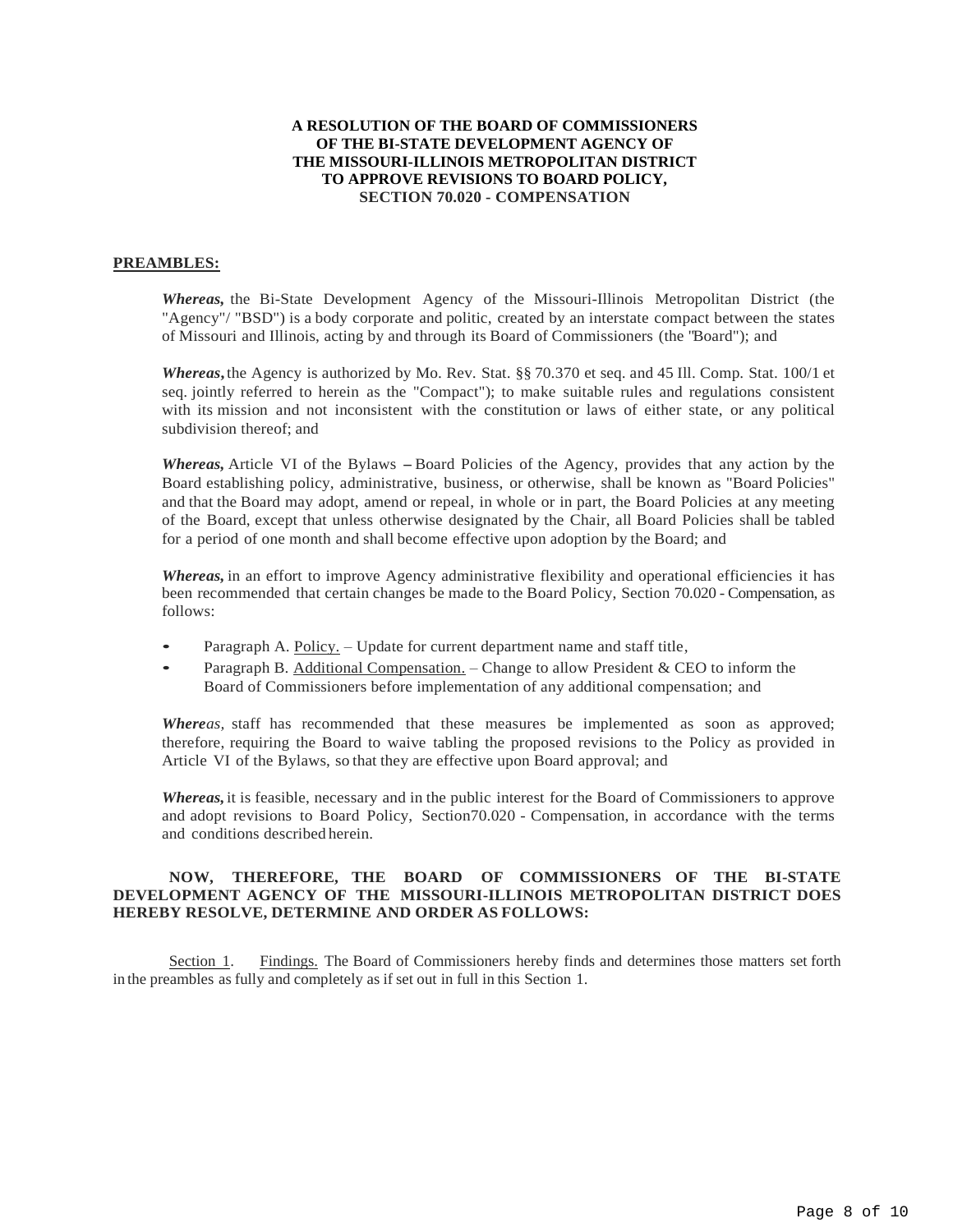Section 2. Approval of Board Policy Revisions. The Board of Commissioners hereby approves and adopts revisions to Board Policy, Section 70.020 – Compensation, and waives tabling of the Section 70.020 - Compensation revisions, as provided in Article VI of the Bylaws, so that they are effective upon Board approval, under and pursuant to this Resolution and the Compact for the authorized Agency purposes set forth in the preambles hereof and subject to the conditions hereinafter provided.

Section 3. Form of the Board Policy Section 70.020 Revisions. The form of the Section 70.020 - Compensation revisions (as provided in the Attachments to the Briefing Paper and made a part hereof), substantially in the form presented to this meeting are hereby approved, and officers of the Agency, including without limitation, the President and CEO, are hereby authorized and directed to execute and deliver and attest, respectively, the Section 70.020 - Compensation revisions, with such changes, modifications, insertions and omissions as may be deemed necessary or desirable to affect the Section 70.020 – Compensation revisions with the necessity and desirability of such changes, modifications, insertions and omissions conclusively evidenced by their execution thereof.

Section 4. Actions of Officers Authorized. The officers of the Agency, including, without limitation, the President and CEO, are hereby authorized and directed to execute all documents and take such actions as they may deem necessary or advisable in order to carry out and perform the purposes of this Resolution and the execution of such documents or taking of such action shall be conclusive evidence ofsuch necessity or advisability.

Section 5. Severability. It is hereby declared to be the intention of the Board of Commissioners that each and every part, section and subsection ofthis Resolution shall be separate and severable from each and every other part, section and subsection hereof and that the Board of Commissioners intends to adopt each said part, section and subsection separately and independently of any other part, section and subsection. In the event that any part, section or subsection of this Resolution shall be determined to be orto have been unlawful or unconstitutional, the remaining parts, sections and subsections shall be and remain in full force and effect, unless the court making such finding shall determine that the valid portions standing alone are incomplete and are incapable of being executed in accordance with the intent of this Resolution.

Section 6. Rights Under Resolution Limited. No rights shall be conferred by this Resolution upon any person or entity other than the Agency, officers and employees.

Section 7. Governing Law. The laws of the State of Missouri shall govern this Resolution.

Section 8. No Personal Liability. No member of the Board of Commissioners, officer, employee or agent of the Agency shall have any personal liability for actstaken in accordance with this Resolution.

Section 9. Payment of Expenses. The Senior Vice President and CFO is hereby authorized and directed to pay or cause to be paid all costs, expenses and fees incurred in connection with or incidental to this Resolution.

Section 10. Effective Date. This Resolution shall be in full force and effect from and after its passage and approval.

 **ADOPTED** by the Board of Commissioners of The Bi-State Development Agency of the Missouri-Illinois Metropolitan District this  $20<sup>th</sup>$  day of August, 2021.